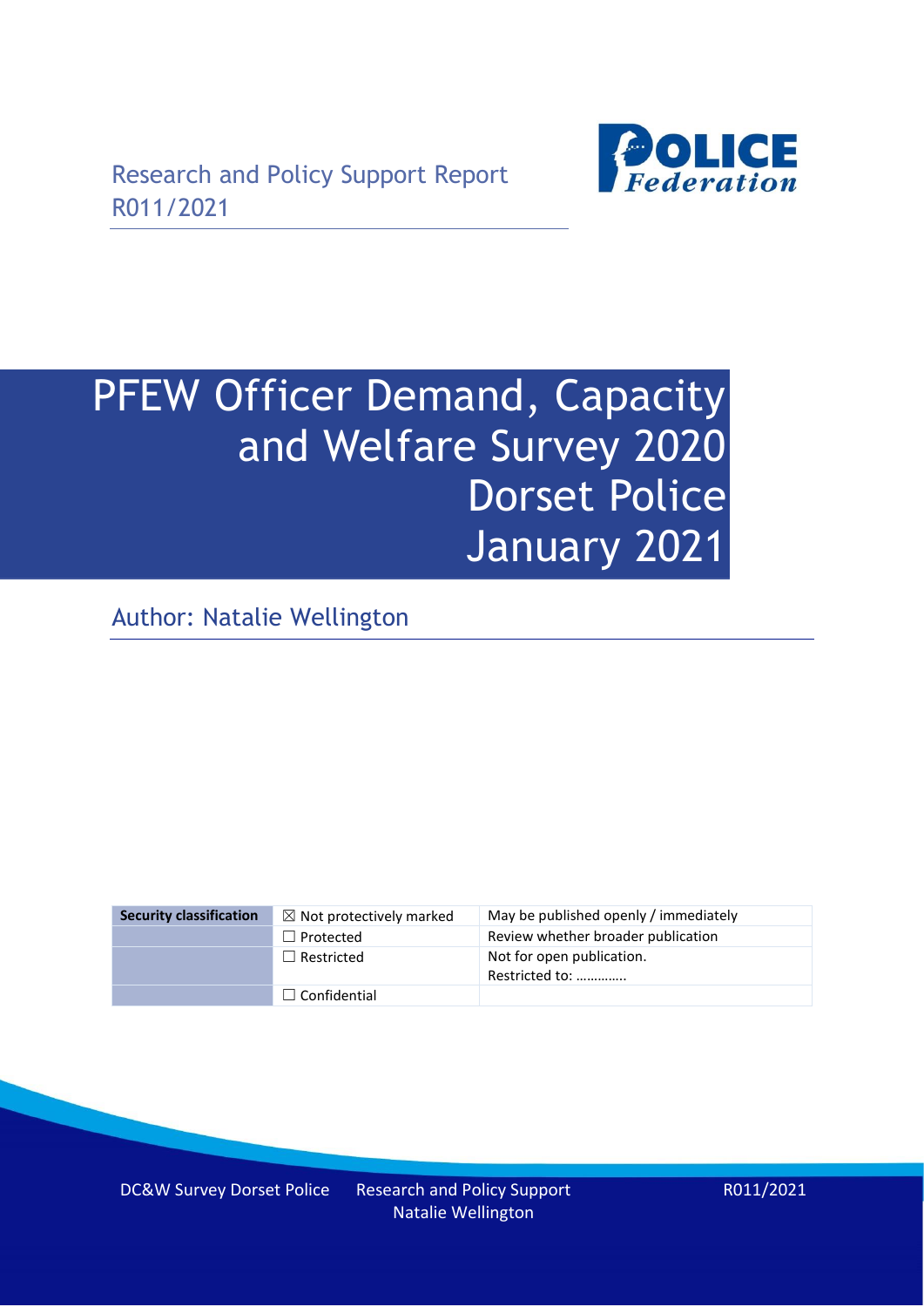# **CONTENTS**

| 4.          |                                                            |  |
|-------------|------------------------------------------------------------|--|
| 5.          |                                                            |  |
| 6.          |                                                            |  |
| $7_{\cdot}$ | ORGANISATIONAL SUPPORT FOR MENTAL HEALTH AND WELLBEING  17 |  |
| 8.          |                                                            |  |
|             |                                                            |  |

Research and Policy Support<br>Natalie Wellington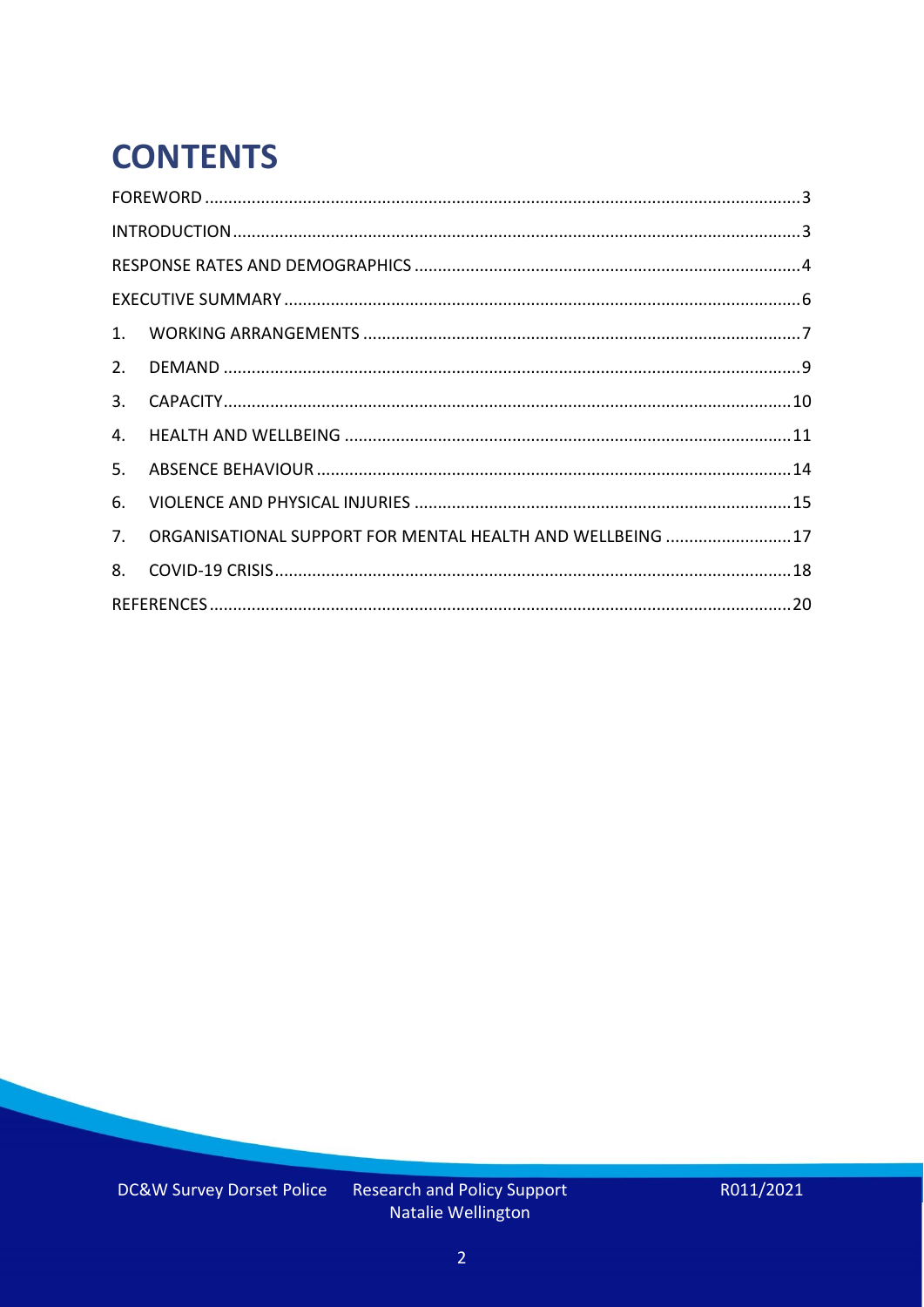### <span id="page-2-0"></span>**FOREWORD**

#### <span id="page-2-1"></span>**INTRODUCTION**

The Demand, Capacity and Welfare Survey is a biennial survey that started in 2016. This was in response to unprecedented budgetary cuts and a 14% fall in officer numbers over a seven year period from a high of 142,056 in 2009 to 122,748 in March 2016. <sup>i</sup> Evidence from a focus group study conducted by the PFEW<sup>ii</sup> also highlighted that these reductions may have been having a negative effect on officers' individual wellbeing. It was within this context that the Police Federation of England and Wales (PFEW) began a biennial Demand, Capacity and Welfare Survey. The 2020 PFEW Demand, Capacity and Welfare Survey is the third iteration of the survey. Due to the current global health crisis we have included questions specific to COVID-19, in order to help us to better understand the impacts of working within the police service during this crisis and officers' experiences on the ground. We have reported personal impacts in a specific section and organisational impacts are reported at contextually appropriate points throughout the report, to enable comparisons with other relevant items (for example we have included the results for the question asking whether COVID-19 has had an impact on single-crewing within the same section as the results for the question regarding frequency of single-crewing).

This report provides a summary of responses to key questions from the 2020 PFEW Officer Demand, Capacity and Welfare Survey from respondents in Dorset Police.

Where appropriate, details of average responses from previous years, or the police service as a whole, are also presented.<sup>1</sup> However, differences across these figures have not been tested to assess whether they are statistically significant;<sup>2</sup> therefore, any and all differences reported are for guidance only and must be treated with caution. When comparing forcelevel data across years, a dash (–) is used, when applicable, to indicate where a force report was not provided due to small sample sizes.

Please be aware that the total number of responses for each item may vary slightly as not all items were answered by all respondents, and all percentages are rounded to the nearest

DC&W Survey Dorset Police Research and Policy Support

 $1$  Data were weighted at a national level on the basis of respondents' force to ensure that each force were proportionally represented within the national sample; no weightings were applied at a force level. More information about weightings can be found in the 2020 Technical Annex R098/2020.

 $2$  As all the data are derived from samples of the population, rather than the whole population, percentage figures calculated are strictly speaking estimates, rather than exact measures. This means that every figure has a margin of error associated with it. Hence a very small percentage difference year on year may be due to sampling, rather than to actual changes.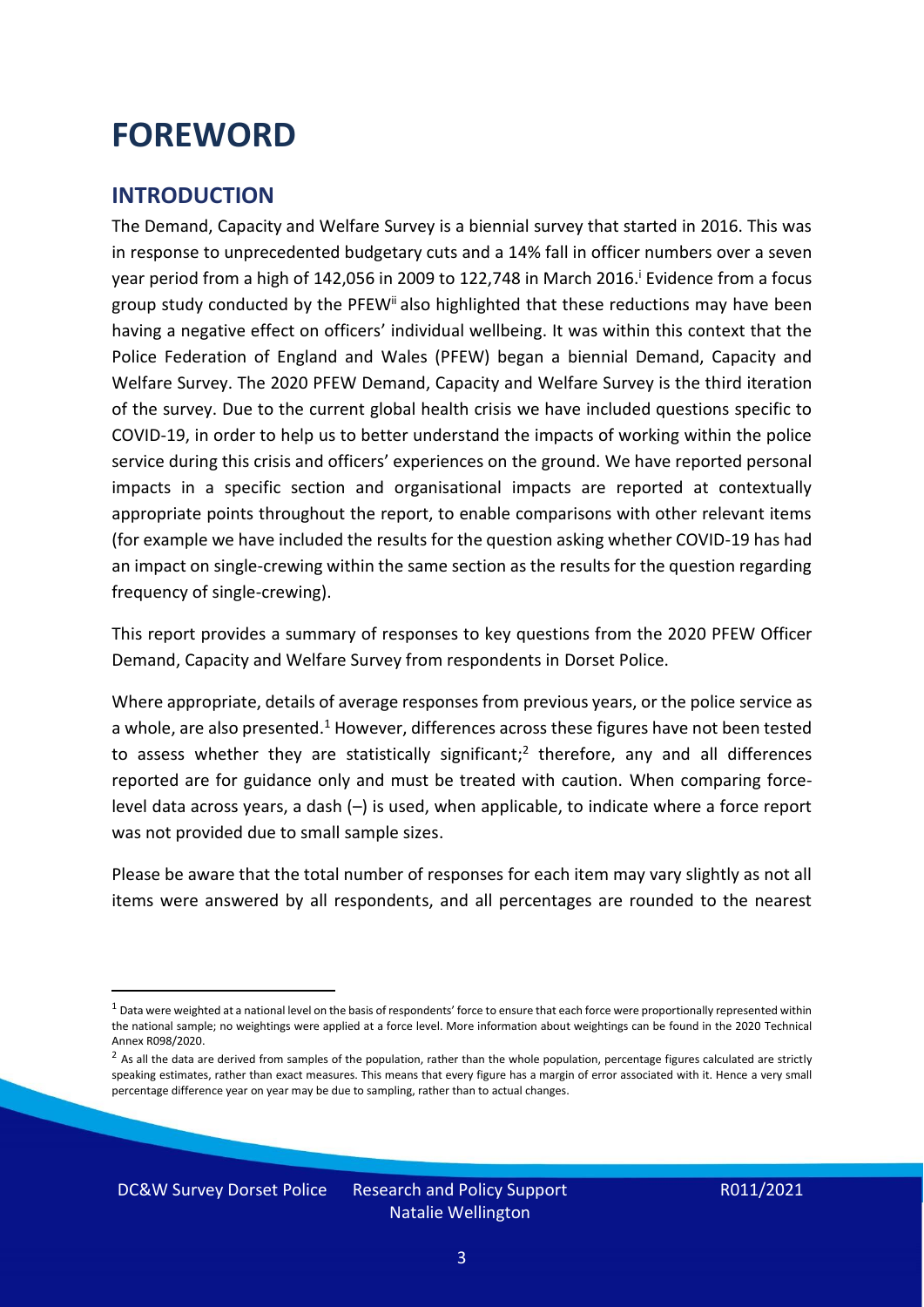whole number. In addition, the actual differences between any and all groups may be quite small, and these details should be considered when interpreting the data.

#### <span id="page-3-0"></span>**RESPONSE RATES AND DEMOGRAPHICS**

Survey responses were gathered over a seven-week period between October and November 2020. All officers of the federated ranks in England and Wales were eligible to participate. Analyses were conducted on a sample of 12,471 responses drawn from all 43 forces across England and Wales. The national response rate for the 2020 survey was 10%.

Overall, 3% of respondents (n=423) to the survey declined to state which force they belonged to. These responses have been included within the national data but are excluded from force-level analyses. $3$ 

185 responses were received from Dorset Police, representing a response rate of around 15% (based on March 2020 Home Office figures of officer headcount).<sup>iii</sup> The margin of error for this report has been calculated using the size of the sample and population. At a 95% confidence level, this force report has a 7% margin of error. If the margin of error is less than 5%, it can be considered to be within the normal bounds of academic rigour.<sup>4</sup> If this threshold has not been met, the results from this report must be interpreted with caution.

64% of responses from Dorset Police were received from male officers and 32% of responses were from female officers. The other 4% preferred not to say or identified in another way. In regards to rank, 67% of respondents from Dorset Police were Constables, 26% were Sergeants, 6% were Inspectors, and 2% were Chief Inspectors. 1% of responses from Dorset Police were received from Black and Minority Ethnic (BME) officers.

DC&W Survey Dorset Police Research and Policy Support

<sup>&</sup>lt;sup>3</sup> Please see the 2020 Technical Annex R098/2020 for excluded cases.

<sup>&</sup>lt;sup>4</sup> The generally accepted academic standards is a 95% confidence level with a 5% (or less) margin of error.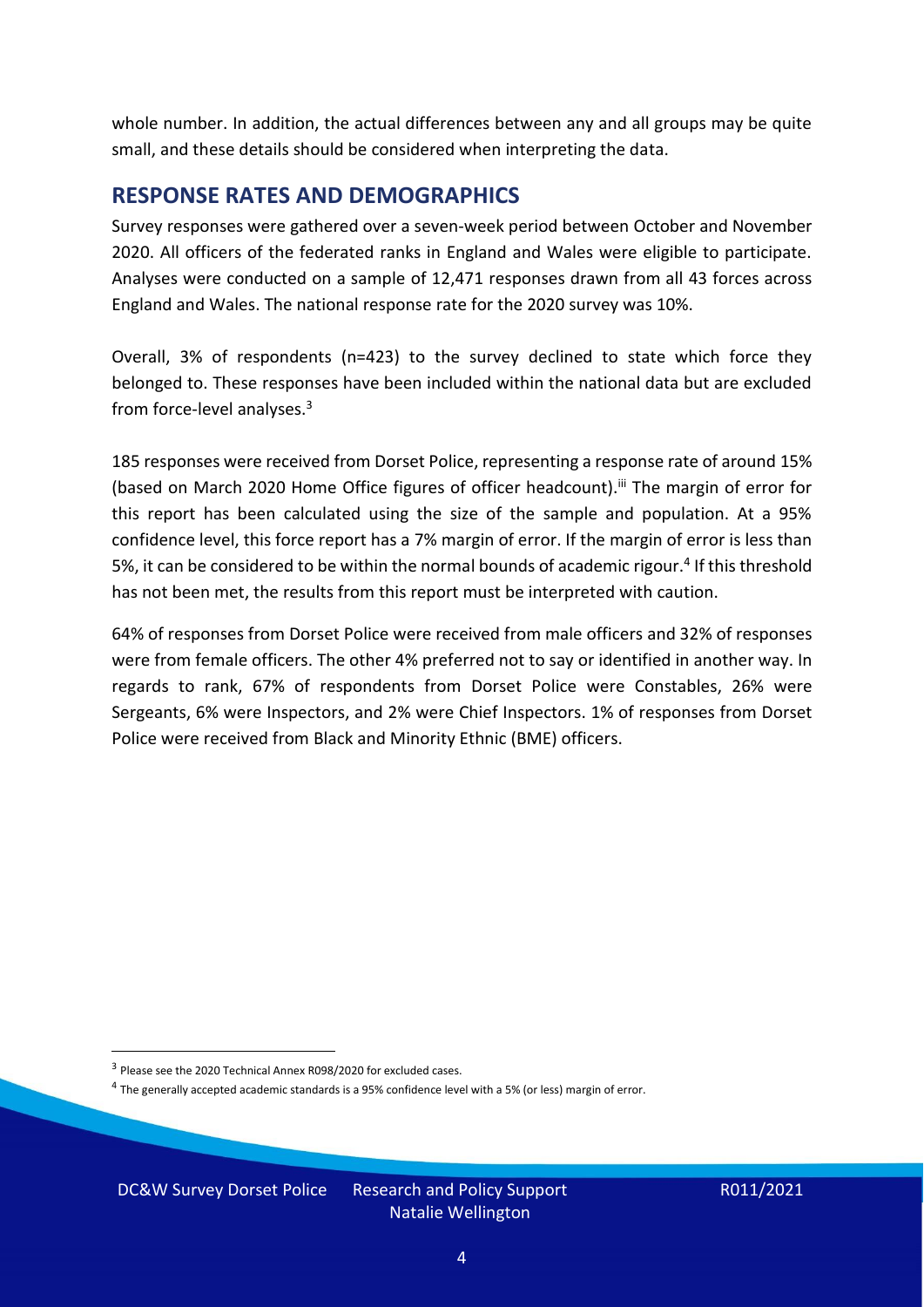### **INFOGRAPHIC**

### **Who responded?**

**185** responses were received from Dorset Police, representing a **15%** response rate.



DC&W Survey Dorset Police Research and Policy Support

Natalie Wellington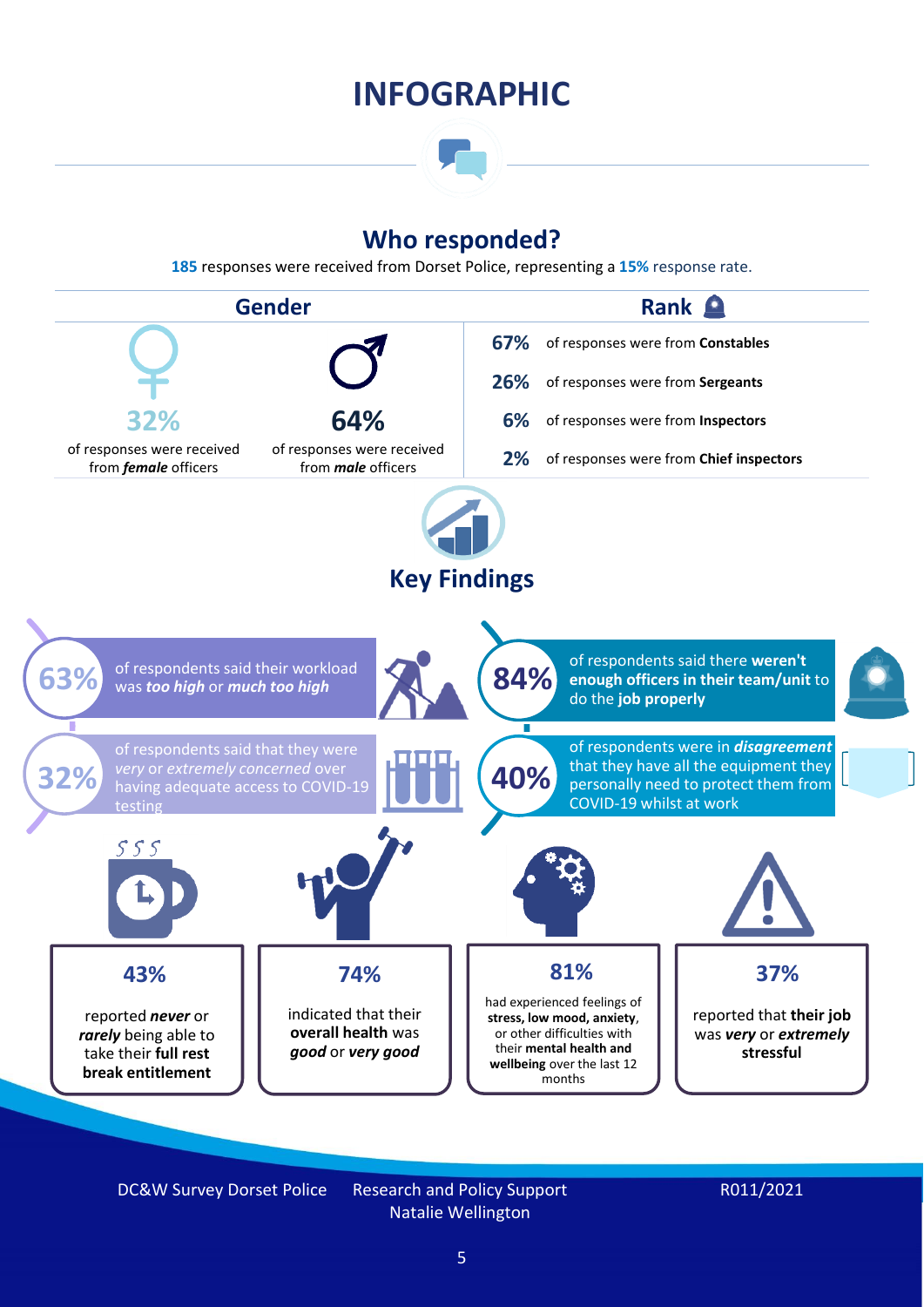### <span id="page-5-0"></span>**EXECUTIVE SUMMARY**

- **185** responses were received from Dorset Police, representing a response rate of around **15%**.
- The average (mean) rating for **overall job satisfaction** for respondents was **6/10**.
- **69%** reported being **single-crewed** *often* or *always* and **20%** reported being **singlecrewed** *more often* due to **COVID-19**.
- **43%** of respondents reported *never* or *rarely* being able to take their **full rest break entitlement**; *lower than* the proportion in 2018 (56%).
- **63%** of respondents reported that their **workload** is currently *too high*, or *much too high*; *lower than* the proportion in 2018 (78%).
- **84%** of respondents said there **weren't enough officers in their team/unit** to do the **job properly**.
- The average (mean) **overall life satisfaction** rating was **7/10**. This can be compared to the national average of 6/10.
- **74%** of respondents indicated that their **overall health** was *good* or *very good.*
- **37%** of respondents said that they viewed their job as *very* or *extremely* **stressful**. This was *lower than* the proportion in 2018 (47%).
- **81%** of respondents indicated that they had **experienced feelings of stress, low mood, anxiety, or other difficulties with their health and wellbeing** over the last 12 months.
- **14%** of respondents reported that they had suffered **one or more injuries** that required medical attention as a result of **work-related violence** in the last year.
- **11%** of respondents reported that they had suffered **one or more injuries** that required medical attention as a result of **work-related accidents** in the last year.
- **19%** of respondents reported that they were *very* or *extremely worried* about the **impact that the COVID-19 crisis will have on them personally**.
- **1%** of respondents reported that they *have* or *have had* **COVID-19** confirmed by a positive antigen or antibody test.
- **40%** of respondents reported that they *disagreed* or *strongly disagreed* that they **have all the equipment they personally need to protect them from COVID-19 whilst at work**.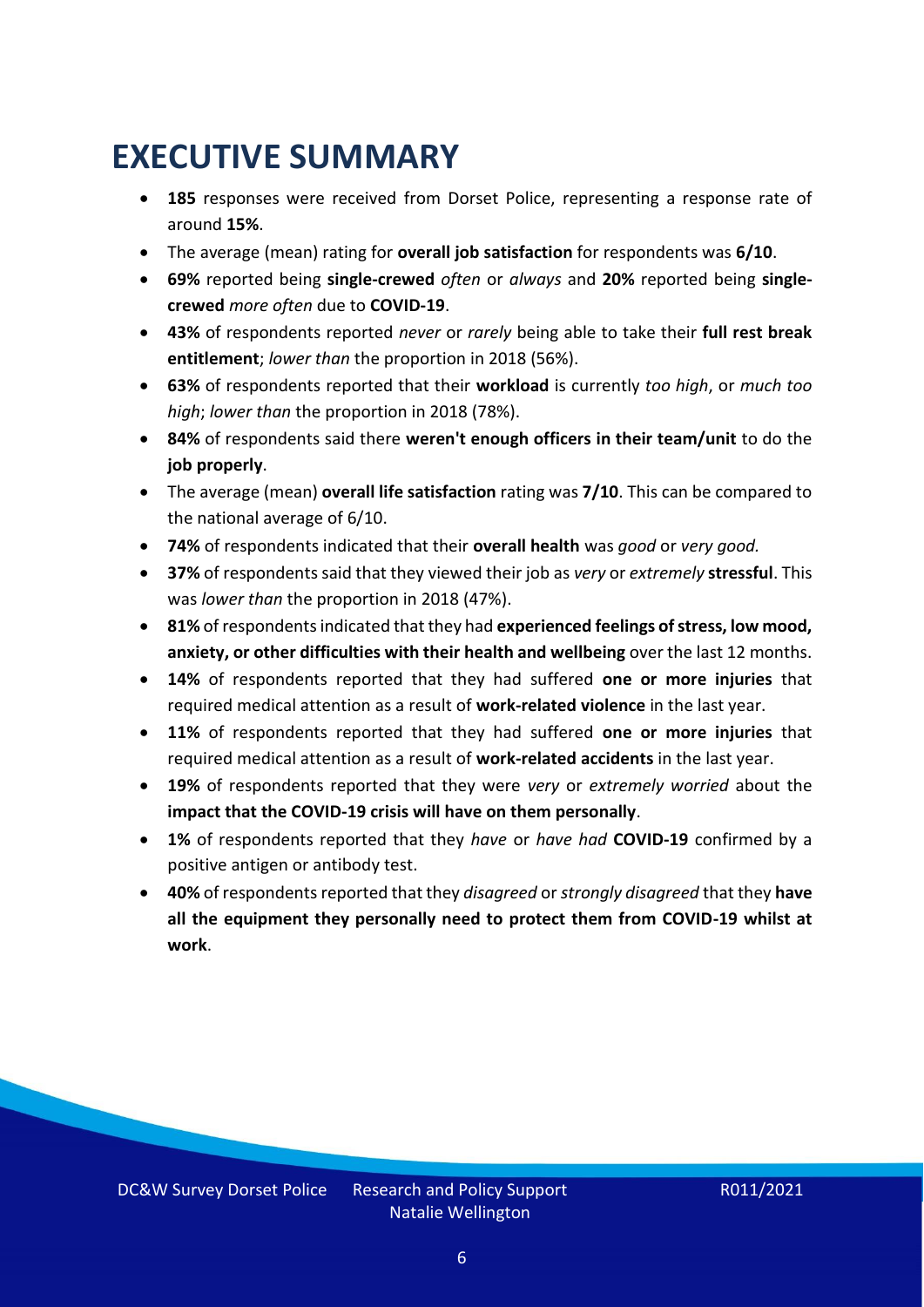### <span id="page-6-0"></span>**1. WORKING ARRANGEMENTS**

### **1.1. OVERALL JOB SATISFACTION**

Respondents were asked to rate their overall job satisfaction between 0 and 10, where 0 was 'not at all satisfied' and 10 was 'completely satisfied.' The average (mean) rating for overall job satisfaction for respondents from Dorset Police was 6/10 (range 0-10), with 33% of respondents reporting an overall job satisfaction rating of *4* or *less*. This can be compared to the national average of 5/10 (range 0-10), and 37% of respondents reporting an overall job satisfaction rating of *4* or *less*.

### **1.2. SHIFT LENGTH**

6% of respondents from Dorset Police reported that their formal shift duration was more than the 8-10 hours advised by the Health and Safety Executive<sup>iv</sup> and the Police Negotiating Board,<sup>v</sup> and 6% of respondents indicated a shift length of *12 hours* or *more*. 9% of the national sample indicated that their formal shift duration was more than 8-10 hours, and 7% indicated a shift length of *12 hours* or *more*. 5

### **1.3. SINGLE-CREWING**

Among respondents from Dorset Police, for whom this item was applicable, 69% reported being single-crewed either *often* or *always* over the previous 12-month period. This can be compared with 58% of respondents from the national sample.<sup>6</sup>

Due to COVID and the social distancing regulations implemented by the UK government, forces may have changed their normal operational procedures around crewing in order to reduce opportunities for infection between colleagues. The NPCC released guidance stating that when officers are double crewed a surgical Type IIR face mask should be worn in an enclosed space, such as a vehicle or personnel carrier, when social distancing cannot be achieved.<sup>vi</sup> However, some of the units may have decided to reduce the risk further by limiting double crewing or placing officers in bubbles. As such, in this year's iteration of the survey we wanted to ask an additional query about COVID-19 in relation to crewing levels, to see if crewing levels were affected by this. The findings were that 20% from Dorset Police reported being single-crewed *more often* due to COVID-19.

DC&W Survey Dorset Police Research and Policy Support

<sup>&</sup>lt;sup>5</sup> Respondents that reported not applicable were removed from force-level and national analysis.

 $<sup>6</sup>$  Respondents that reported not applicable were removed from force-level and national analysis.</sup>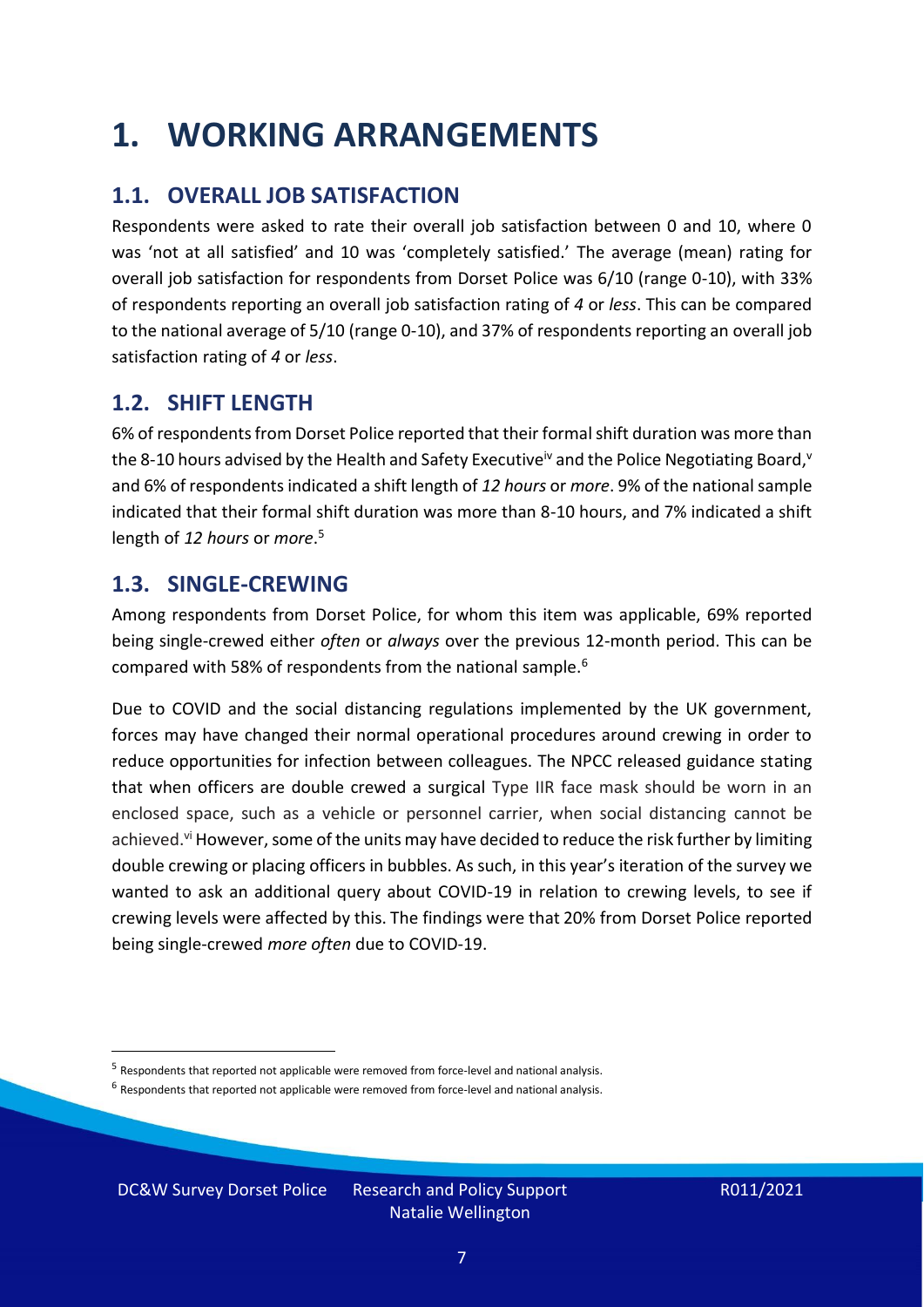### **1.4. BREAKS, REST DAYS AND ANNUAL LEAVE**

43% of respondents from Dorset Police reported *never* or *rarely* being able to take their full rest break entitlement, and 31% reported having had *two* or *more* rest days cancelled in the previous 12-month period. Furthermore, 68% of respondents from Dorset Police told us that they had a request for annual leave refused *once* or *more* in the previous 12-month period.

Historical comparisons for items relating to breaks, rest days and annual leave for Dorset Police, are also provided in *Table 1* below.

| Table 1: Force level figures for breaks, rest days<br>and annual leave                                       | 2016 | 2018 | 2020 |
|--------------------------------------------------------------------------------------------------------------|------|------|------|
| Reported being never or rarely able to take full<br>rest break entitlement                                   | 61%  | 56%  | 43%  |
| Reported having two or more rest days<br>cancelled in the previous 12 months                                 | 57%  | 45%  | 31%  |
| Reported having a request for annual leave<br>refused once or more in the previous 12<br>months <sup>7</sup> | 92%  | 68%  | 68%  |

DC&W Survey Dorset Police Research and Policy Support

<sup>&</sup>lt;sup>7</sup> Please note, there were moderate changes to the question wording and response scale for this item between the 2016 and 2018 iterations of this survey. Please take this into consideration when interpreting any and all differences in the findings between these years, as altering the way in which a question is framed may unintentionally affect the way in which an individual responds.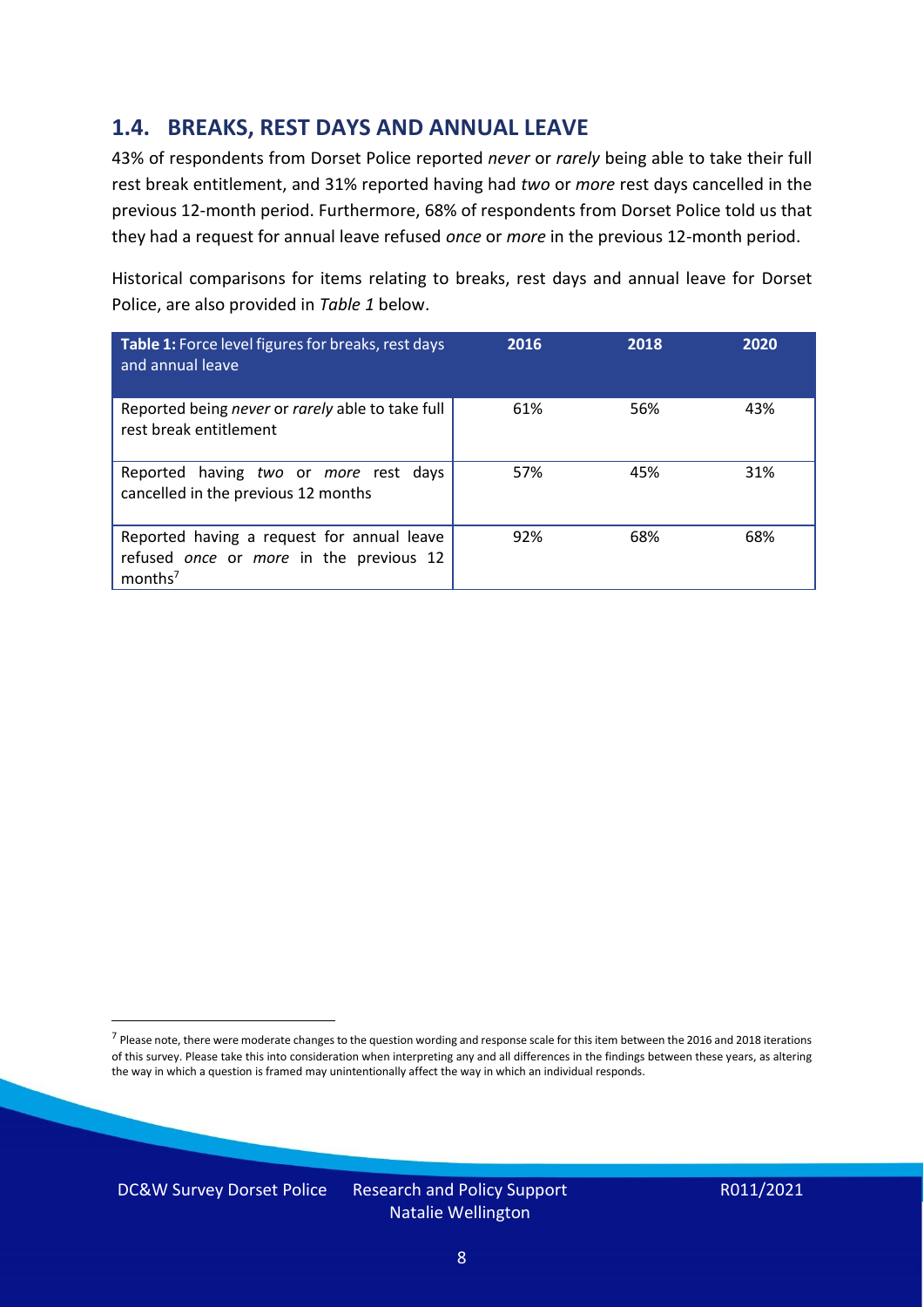### <span id="page-8-0"></span>**2. DEMAND**

### **2.1. WORKLOAD**

63% of respondents from Dorset Police told us that their workload is currently *too high*, or *much too high*. An historical comparison for both national and local proportions for workload are displayed in *Table 2* below.

| Table 2: Proportion of respondents reporting<br>that their workload was too high or much too<br>high in the previous 12-month period | 2016 | 2018 | 2020 |
|--------------------------------------------------------------------------------------------------------------------------------------|------|------|------|
| Force-level figures                                                                                                                  | 73%  | 78%  | 63%  |
| National figures                                                                                                                     | 66%  | 72%  | 60%  |

### **2.2. AMOUNT AND PACE OF WORK**

91% of respondents from Dorset Police *disagreed* or *strongly disagreed* that they generally have enough officers to manage all the demands being made on them as a team/unit.

Furthermore, 9% *agreed* or *strongly agreed* that they had enough time to engage in proactive policing in their team/unit. An historical comparison for both national and local proportions for this item are displayed in *Table 3* below.

| <b>Table 3: Proportion of respondents reporting</b><br>that they agreed or strongly agreed that they<br>had enough time to engage in proactive<br>policing in their team/unit | 2016 | 2018 | 2020 |
|-------------------------------------------------------------------------------------------------------------------------------------------------------------------------------|------|------|------|
| Force-level figures                                                                                                                                                           | 6%   | 5%   | 9%   |
| <b>National figures</b>                                                                                                                                                       | 13%  | 9%   | 14%  |

DC&W Survey Dorset Police Research and Policy Support Natalie Wellington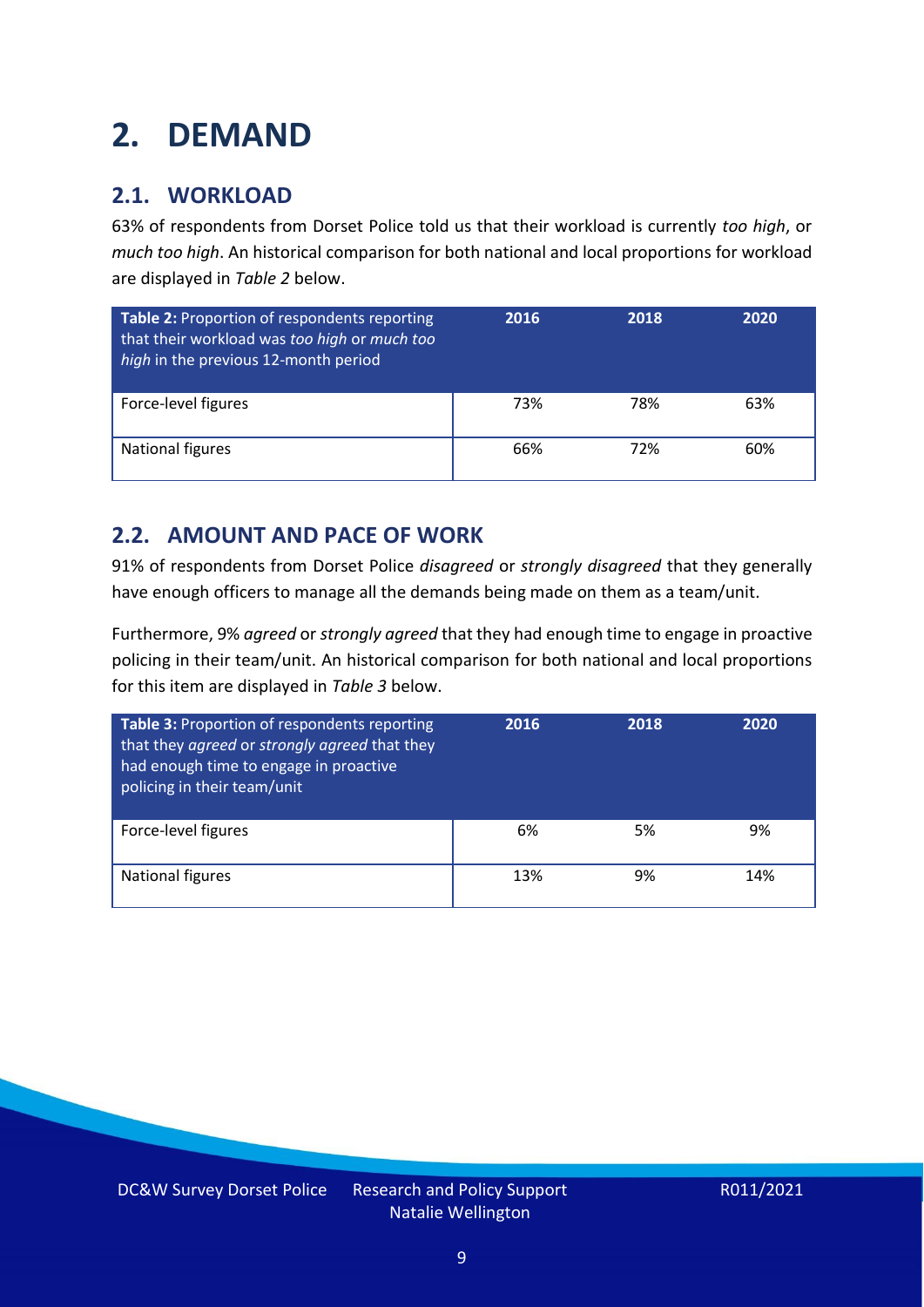### <span id="page-9-0"></span>**3. CAPACITY**

### **3.1. MINIMUM OFFICER STAFFING**

63% of respondents from Dorset Police indicated that their team or unit had a minimum officer staffing level.

Among respondents whose team or unit had a minimum officer staffing level, 21% indicated that this level was *never* or *rarely* achieved.

Respondents were asked how often minimum staffing levels have been met compared to before the COVID-19 crisis. 34% reported minimum staffing levels being met *less frequently* compared to before the COVID-19 crisis.

### **3.2. OFFICER STAFFING ARRANGEMENTS**

80% of respondents *disagreed* or *strongly disagreed* that the way officer staffing levels are determined in their team/unit seems to be effective. Historical comparisons for this item and one other key item, relating to capacity to deal with demand for Dorset Police, are provided in *Table 4* below.

| Table 4: Force level figures for key items relating to capacity                         |      |                                                               |      |
|-----------------------------------------------------------------------------------------|------|---------------------------------------------------------------|------|
| <b>Statements</b>                                                                       |      | Proportion of respondents who<br>disagreed with the statement |      |
|                                                                                         | 2016 | 2018                                                          | 2020 |
| The way officer staffing levels are determined in my<br>team/unit seems to be effective | 77%  | 84%                                                           | 80%  |
| There are enough officers in my team/unit for me to do<br>my job properly               | 92%  | 91%                                                           | 84%  |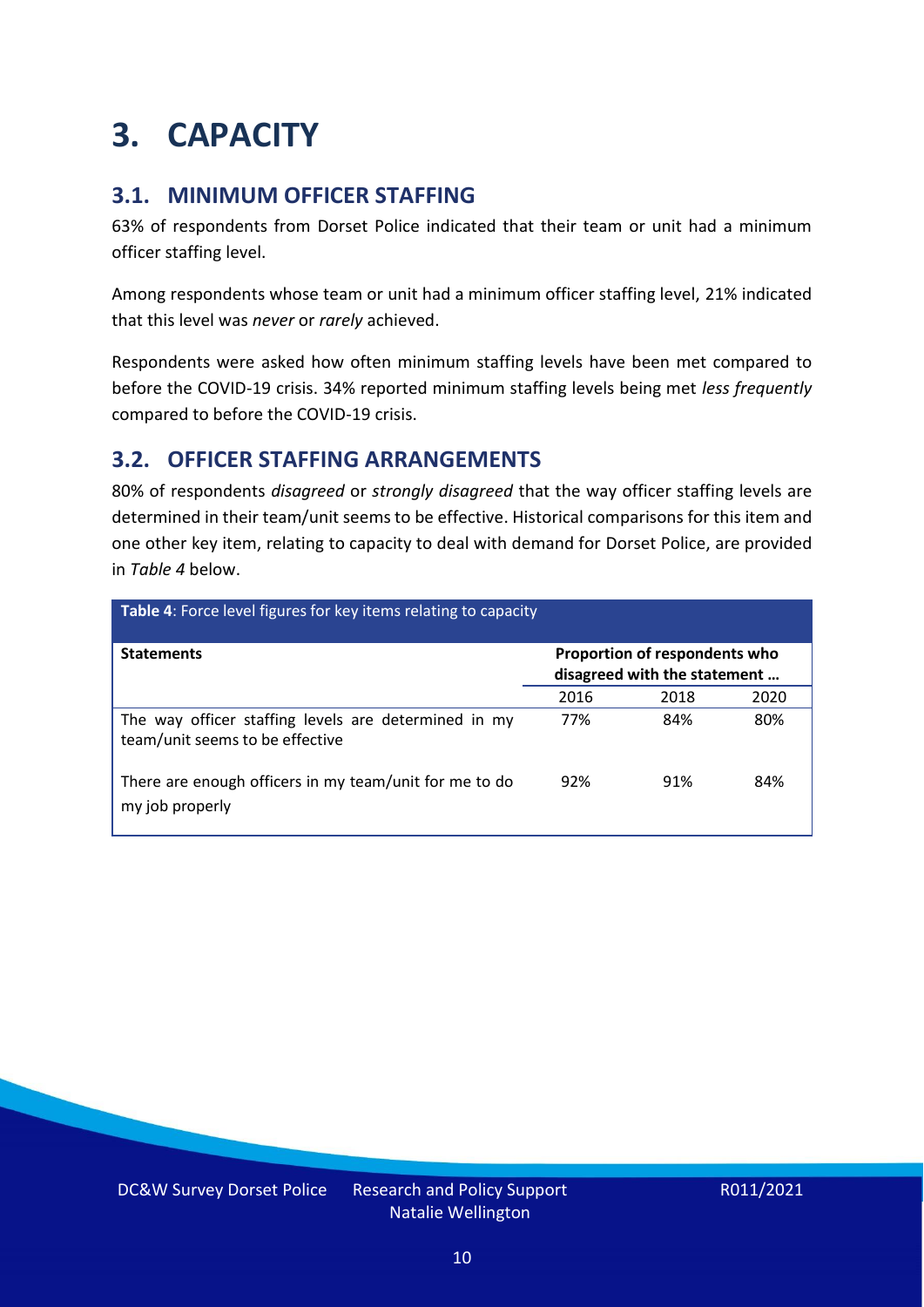### <span id="page-10-0"></span>**4. HEALTH AND WELLBEING**

### **4.1. OVERALL LIFE SATISFACTION AND WORTHWHILENESS**

Respondents were asked to rate their overall life satisfaction on a scale from 0 to 10, where 0 was *'Not at all satisfied'* and 10 was *'Completely satisfied'*. Furthermore, respondents were also asked to rate how worthwhile they feel the things they do in their life are on a scale from 0 to 10, where 0 was *'Not at all worthwhile'* and 10 was *'Completely worthwhile'.* These two items replicate the overall life satisfaction and overall worthwhileness questions posed within the Annual Population Survey by the Office for National Statistics (UK) and were included in the Demand, Capacity and Welfare Survey to enable benchmarking against the general population. vii

The average (mean) overall life satisfaction rating for the general population was 7 out of 10. The average (mean) rating for Dorset Police was 7 out of 10, with 18% of respondents reporting a low overall life satisfaction rating of *4* or *less*. These results can be compared to the national average of 6/10, with 23% of respondents reporting a low overall life satisfaction rating of *4* or *less*.

The average (mean) overall worthwhileness rating for the general population was 7 out of 10. The average (mean) rating for Dorset Police was 7 out of 10, with 17% of respondents reporting a low overall worthwhileness rating of *4* or *less*. These results can be compared to the national average of 7/10, with 18% of respondents reporting a low overall worthwhileness rating of *4* or *less*.

### **4.2. OVERALL PHYSICAL HEALTH**

Respondents were asked to rate their overall health on a scale from *very good* to *very poor*. An historical comparison for both national and local proportions for this item are in *Table 5* below.

| Table 5: Self-rated overall physical health |                       | 2016 | 2018 | 2020 |
|---------------------------------------------|-----------------------|------|------|------|
|                                             | Poor or very poor     | 10%  | 8%   | 11%  |
| Force-level figures                         | Neither good nor poor | 19%  | 15%  | 16%  |
|                                             | Good or very good     | 70%  | 77%  | 74%  |
|                                             | Poor or very poor     | 12%  | 7%   | 9%   |
| National figures                            | Neither good nor poor | 23%  | 17%  | 20%  |
|                                             | Good or very good     | 65%  | 77%  | 71%  |

DC&W Survey Dorset Police Research and Policy Support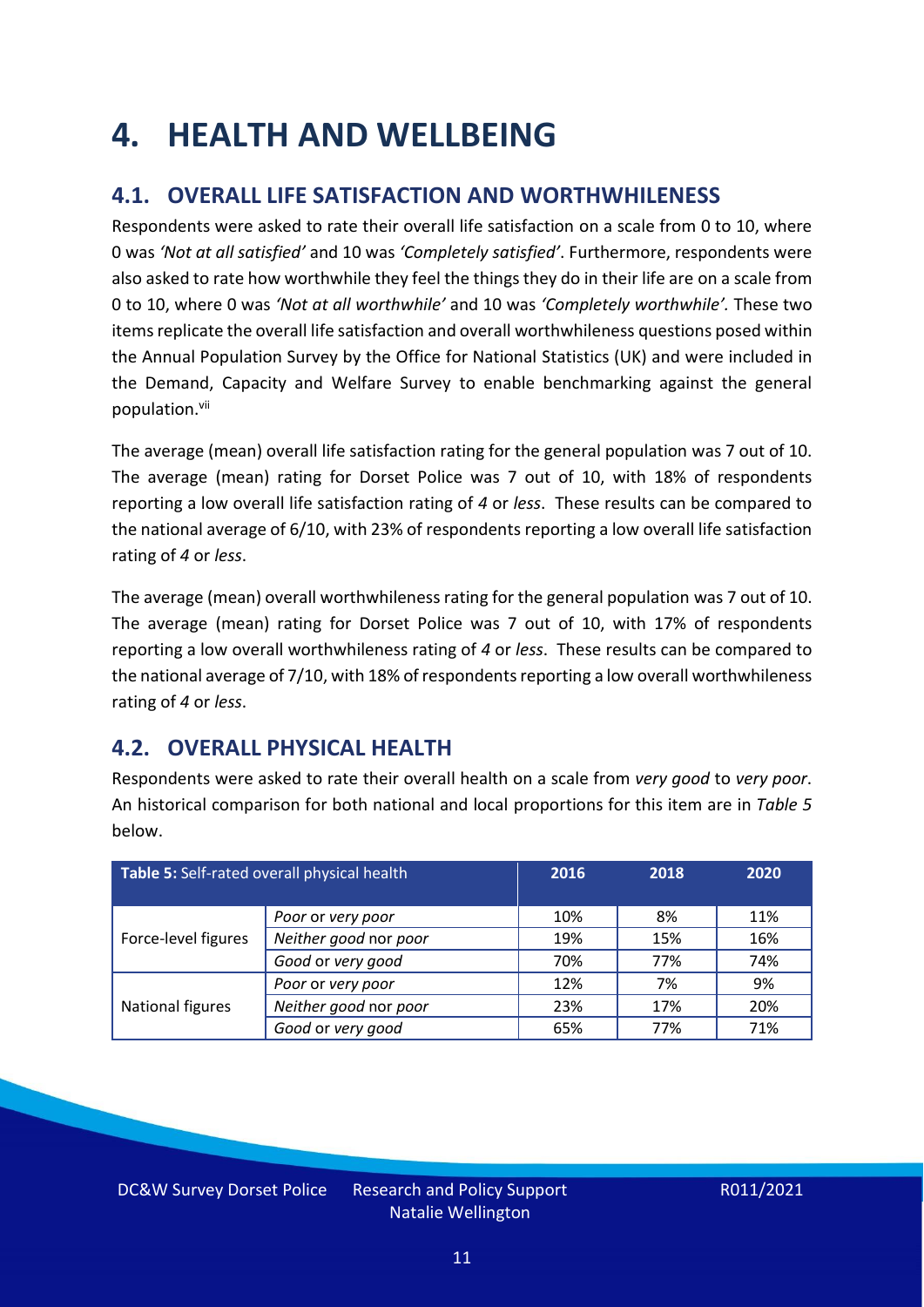### **4.3. SINGLE-ITEM INDICATORS FOR MENTAL HEALTH**

#### **4.3.1. ANXIETY AND HAPPINESS**

Overall anxiety was measured using a single-item measure. Respondents were asked to rate how anxious they had felt the day before on a scale from 0 to 10, where 0 was *'Not at all anxious'* and 10 was *'Completely anxious'*. Overall happiness was also measured using a single-item measure and respondents were asked to rate how happy they had been the day before on a scale from 0 to 10, where 0 was *'Not at all happy'* and 10 was *'Completely happy'*. These items replicate the overall anxiety and overall happiness questions posed within the Annual Population Survey by the Office for National Statistics (UK) and were chosen to enable benchmarking against the general population.<sup>viii</sup>

The average (mean) overall anxiety rating for the general population was 4 out of 10, with 36% of respondents reporting a high overall anxiety rating of *6* or *more*. <sup>8</sup> The average (mean) rating for Dorset Police was 4 out of 10, with 34% of respondents reporting a high overall anxiety rating of *6* or *more*. These results can be compared to the national average of 4/10, with 35% of respondents reporting a high overall anxiety rating of *6* or *more*. 9

The average (mean) overall happiness rating for the general population was 7 out of 10. The average (mean) rating for Dorset Police was 7 out of 10, with 23% of respondents reporting a low overall happiness rating of *4* or *less*. These results can be compared to the national average of 6/10, with 25% of respondents reporting a low overall happinessrating of *4* or *less*.

#### **4.3.2. STRESS**

Work related stress was measured using a single-item measure. 37% of respondents from Dorset Police said that they viewed their job as *very* or *extremely stressful*.

This is *higher than* the proportion reported in the national sample (33%) and *lower than* the proportion reported by Dorset Police in 2018 (47%).

Stress outside of work was assessed using an adaptation of the work-related stress measure. 15% of respondents from Dorset Police said that they viewed their life outside of work as *very* or *extremely stressful*.

DC&W Survey Dorset Police Research and Policy Support

<sup>&</sup>lt;sup>8</sup> Please note that proportions for other wellbeing measures were not provided

 $9$  Overall scores for anxiety have been grouped and reported differently to life satisfaction, worthwhileness and happiness. The percentage of respondents scoring a high rating of *6* or *more* has been reported, as higher scores for anxiety are commonly associated with lower individual wellbeing. Whereas, the percentage of respondents scoring a very low rating of *4* or *less* has been reported for life satisfaction, worthwhileness and happiness, as lower scores on these measures are commonly associated with lower individual wellbeing.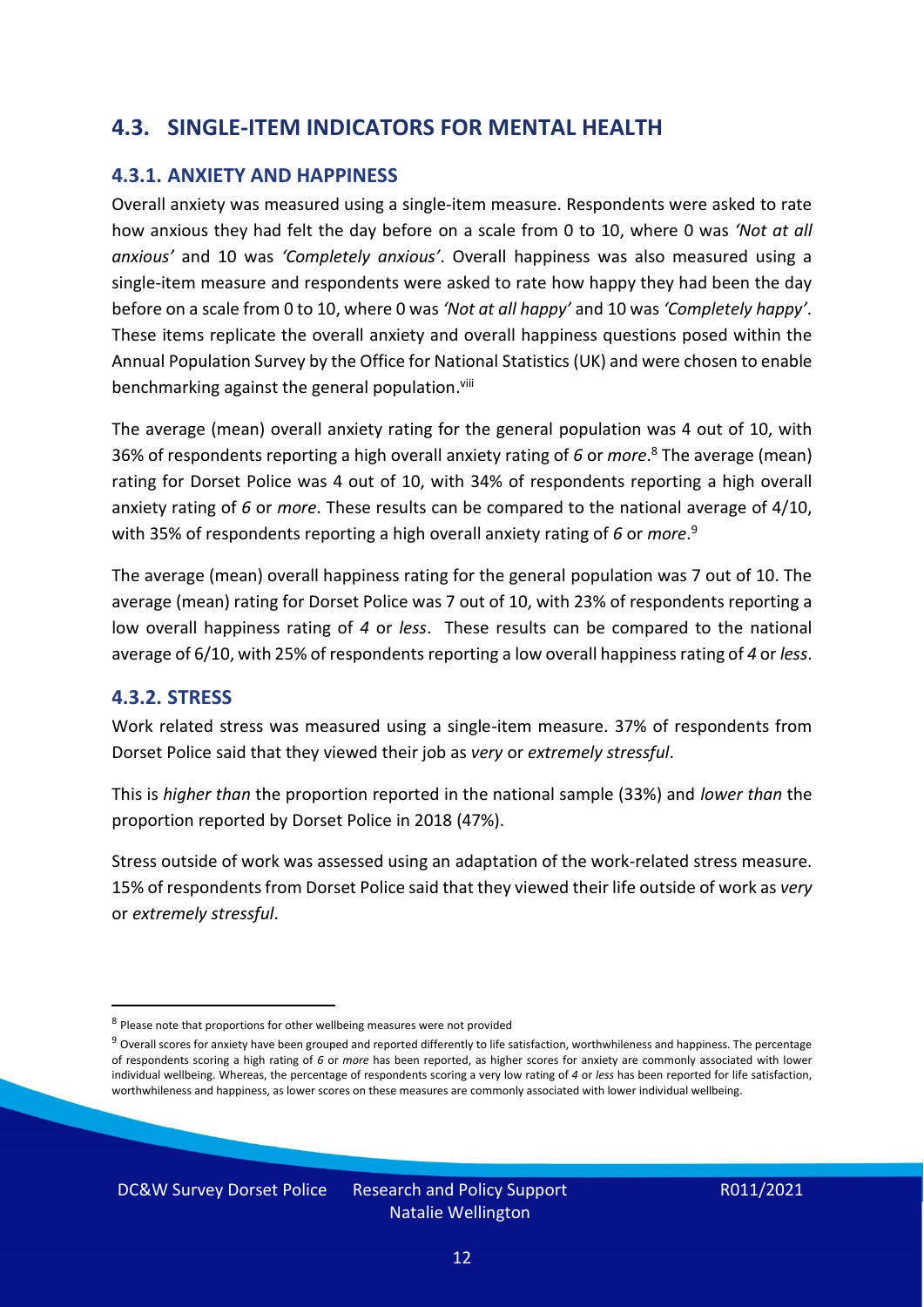#### **4.3.4. MENTAL HEALTH OVERVIEW**

A top-level broad overview of mental health and wellbeing was established using an item that asked respondents to indicate whether they had experienced feelings of stress, low mood, anxiety, or other difficulties with their health and wellbeing over the last 12 months. 81% of respondents from Dorset Police indicated that they had experienced feelings of stress, low mood, anxiety, or other difficulties with their health and wellbeing over the last 12 months; with 90% of these respondents also indicating that these feelings were caused by, or made worse by work.

#### **4.3.5. MENTAL WELLBEING**

Respondents' mental wellbeing was measured using the Short Warwick-Edinburgh Mental Wellbeing Scale,<sup>ix</sup> which asked them to rate their experience during the last two weeks for seven positively framed items. A metric score was calculated which indicated participants' overall wellbeing. The higher the score is, the better their overall wellbeing is thought to be.<sup>10</sup>

The metric score for Dorset Police is presented in *Table 6* below across years. This is also alongside the metric score for the national sample across years.

| <b>Table 6:</b> Average (mean) metric score for the Short Warwick-<br>Edinburgh Mental Wellbeing Scale | 2016 | 2018 | 2020 |
|--------------------------------------------------------------------------------------------------------|------|------|------|
| Force-level figures                                                                                    | 19   | 20   | 21   |
| National figures                                                                                       | 19   | 20   | 21   |

 $10$  The Short Warwick-Edinburgh Mental Wellbeing Scale was developed by the Universities of Warwick, Edinburgh and Leeds in conjunction with NHS Health Scotland (© University of Warwick, 2006).

DC&W Survey Dorset Police Research and Policy Support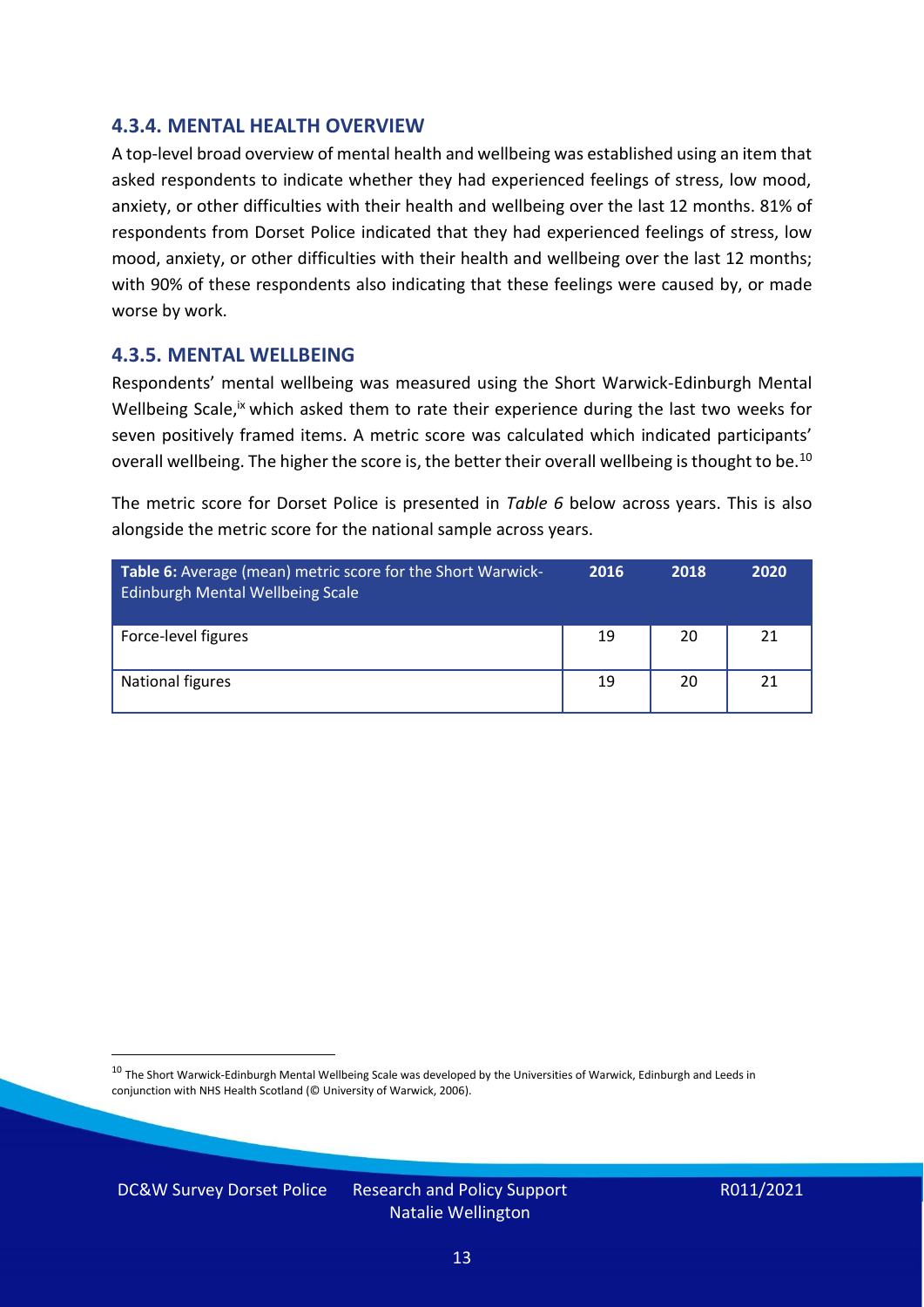### <span id="page-13-0"></span>**5. ABSENCE BEHAVIOUR**

### **5.1. ABSENCE**

53% of respondents from Dorset Police reported *one* or *more* days of sickness absence and 26% of respondents indicated that at least one day of their sickness absence was attributable to stress, depression, or anxiety.

The national proportion of respondents who had taken *one* or *more* days of sickness absence was 48% and 32% of respondents indicated that at least one day of their sickness absence was attributable to stress, depression, or anxiety.

### **5.2. PRESENTEEISM AND LEAVEISM**

Presenteeism is the act of attending work while ill. This has been shown to be associated with subsequent health decline, particularly in relation to burnout, $x$  and can lead to elevated absenteeism.<sup>xi</sup> Moreover, evidence suggests that presenteeism can compound the effects of the initial illness and negatively influence job satisfaction, resulting in negative job attitudes and withdrawal from work.<sup>xii</sup>

Leaveism is a term to describe hidden sickness absence and work undertaken during rest periods. A core dimension of leaveism includes using allocated time off such as annual leave entitlements to take time off when they are in fact unwell. Findings for Dorset Police across years are presented in *Table 7* below.

| Table 7: Proportion of respondents reporting the<br>following absence behaviour once or more over the<br>previous 12 months |                             | 2016 | 2018 | 2020 |
|-----------------------------------------------------------------------------------------------------------------------------|-----------------------------|------|------|------|
| Presenteeism                                                                                                                | Due to Physical health      | 91%  | 76%  | 63%  |
|                                                                                                                             | Due to Psychological health | 63%  | 65%  | 60%  |
| annual leave to<br><b>Using</b><br>time off due to<br>take                                                                  | Due to Physical health      | 53%  | 27%  | 18%  |
| health                                                                                                                      | Due to Psychological health | 42%  | 33%  | 32%  |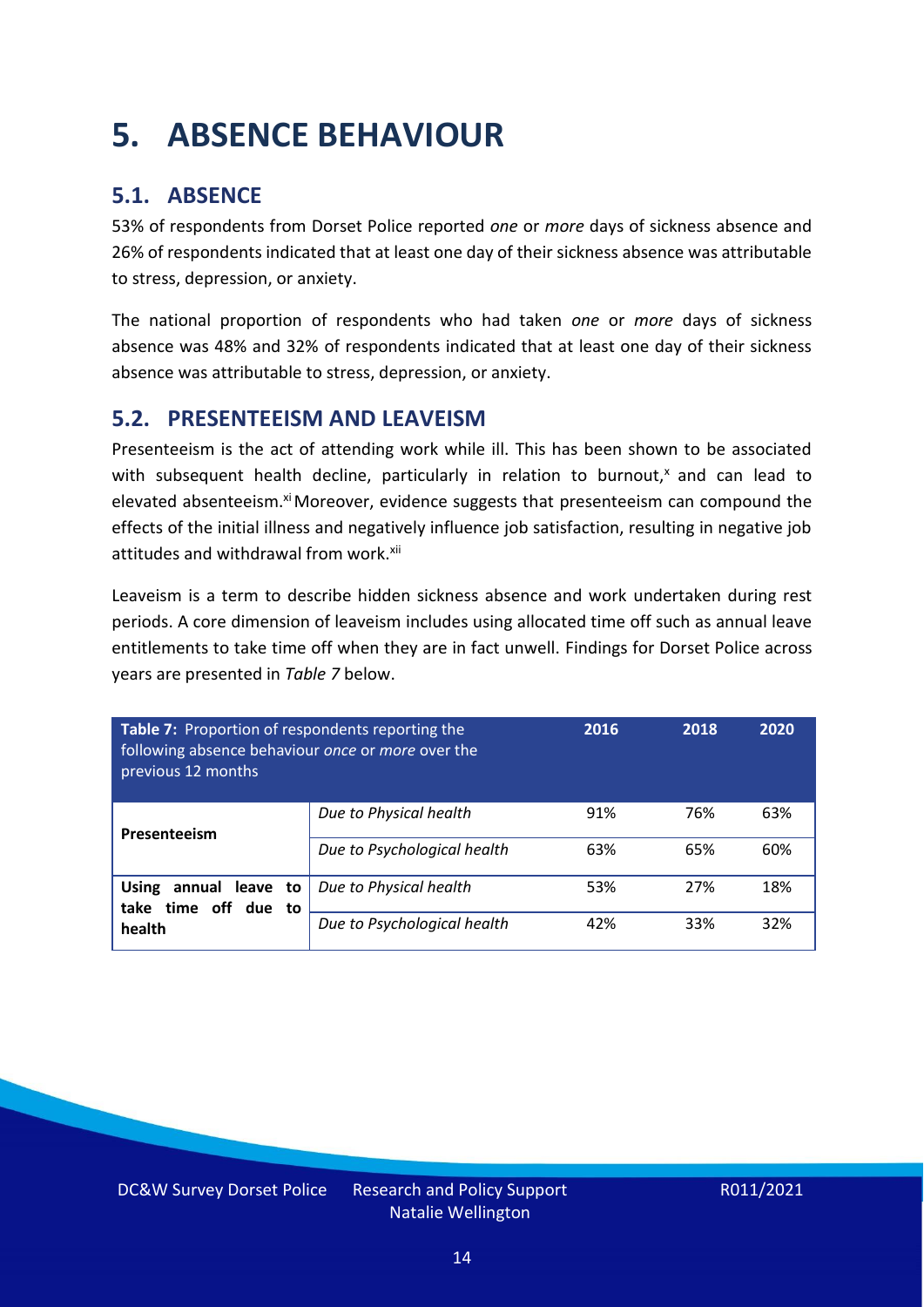## <span id="page-14-0"></span>**6. VIOLENCE AND PHYSICAL INJURIES**

### **6.1. VIOLENCE**

Verbal and physical violence was assessed using four questions regarding how often officers received verbal insults, verbal threats, spitting assaults, unarmed physical attacks, and attacks with a weapon from members of the public over the previous 12 months. Findings for Dorset Police are presented in *Table 8* below.

**Table 8**: Force level figures for frequency of verbal and physical violence from members of the public

| Type of violent victimisation                                                          | Proportion of respondents indicating frequency<br>of experience as at least once a week |      |      |
|----------------------------------------------------------------------------------------|-----------------------------------------------------------------------------------------|------|------|
|                                                                                        | 2016                                                                                    | 2018 | 2020 |
| Verbal insults (e.g. swearing, shouting, abuse)                                        | 44%                                                                                     | 34%  | 29%  |
| Verbal threats (e.g. threat of hitting, threat of<br>kicking)                          | 33%                                                                                     | 23%  | 18%  |
| Spitting assaults (i.e. being deliberately spat<br>$upon)$ <sup>11</sup>               | $\cdots$                                                                                | 3%   | 1%   |
| Unarmed physical attacks (e.g. struggling to get<br>free, wrestling, hitting, kicking) | 28%                                                                                     | 11%  | 12%  |
| Use of a deadly weapon (e.g. stick, bottle, axe,<br>firearm)                           | 3%                                                                                      | 1%   | 0%   |

### **6.2. INJURIES**

14% of Dorset Police respondents reported that they had suffered *one or more* injuries that required medical attention as a result of **work-related violence** in the last year.

This is *lower than* the proportion reporting *one or more* injuries as a result of **work-related violence** in the national sample (16%) and *lower than* the proportion reported by Dorset Police in 2018 (19%).

11% of Dorset Police respondents reported that they had suffered one or more injuries that required medical attention as a result of **work-related accidents** in the last year.

DC&W Survey Dorset Police Research and Policy Support

 $11$  Data on spitting assaults is not available for the year 2016 as the item was not included until the 2018 iteration of the survey.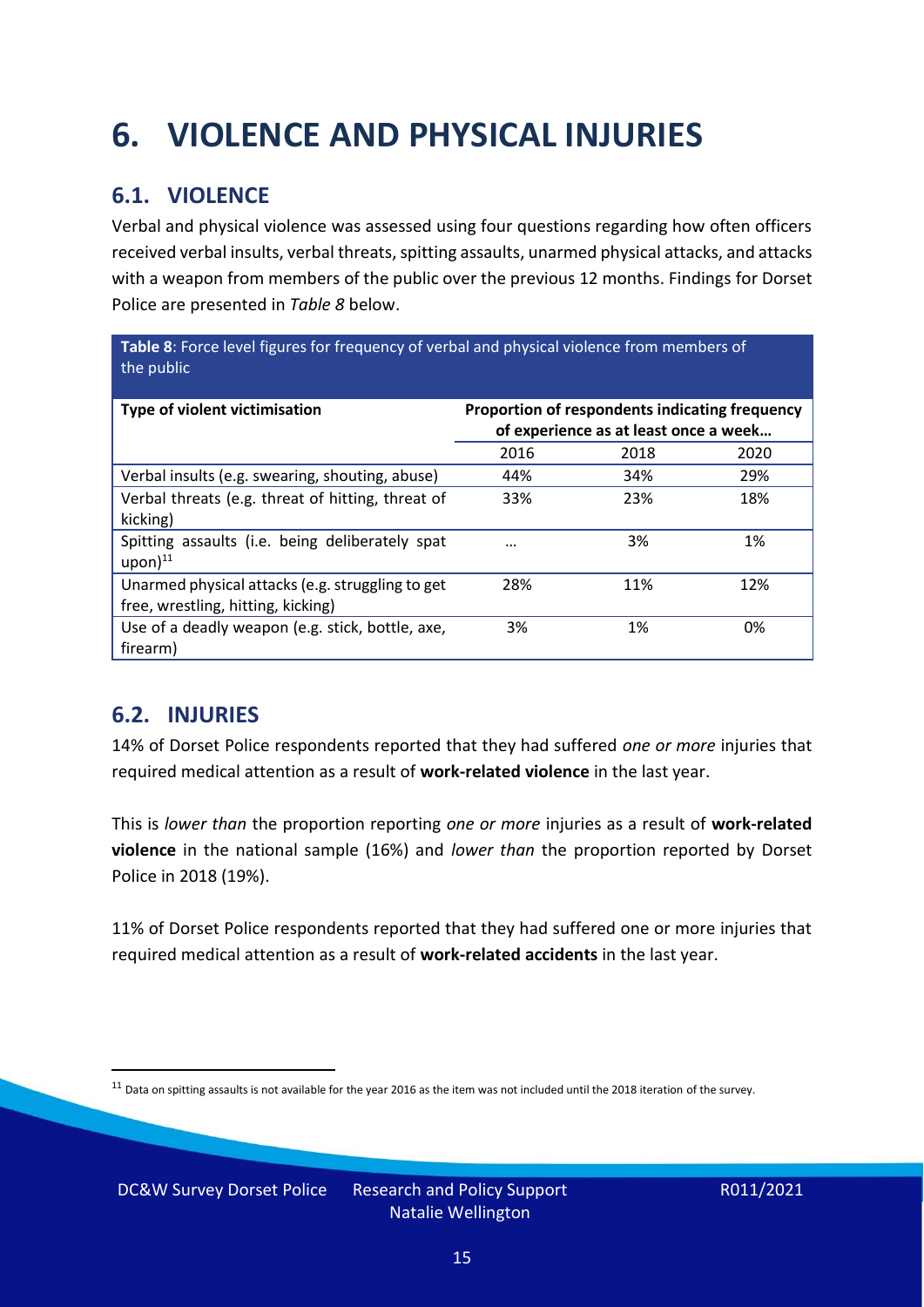This is *the same as* the proportion reporting *one or more* injuries as a result of **work-related accidents** in the national sample (11%) and *lower than* the proportion reported by Dorset Police in 2018 (17%).

DC&W Survey Dorset Police Research and Policy Support

Natalie Wellington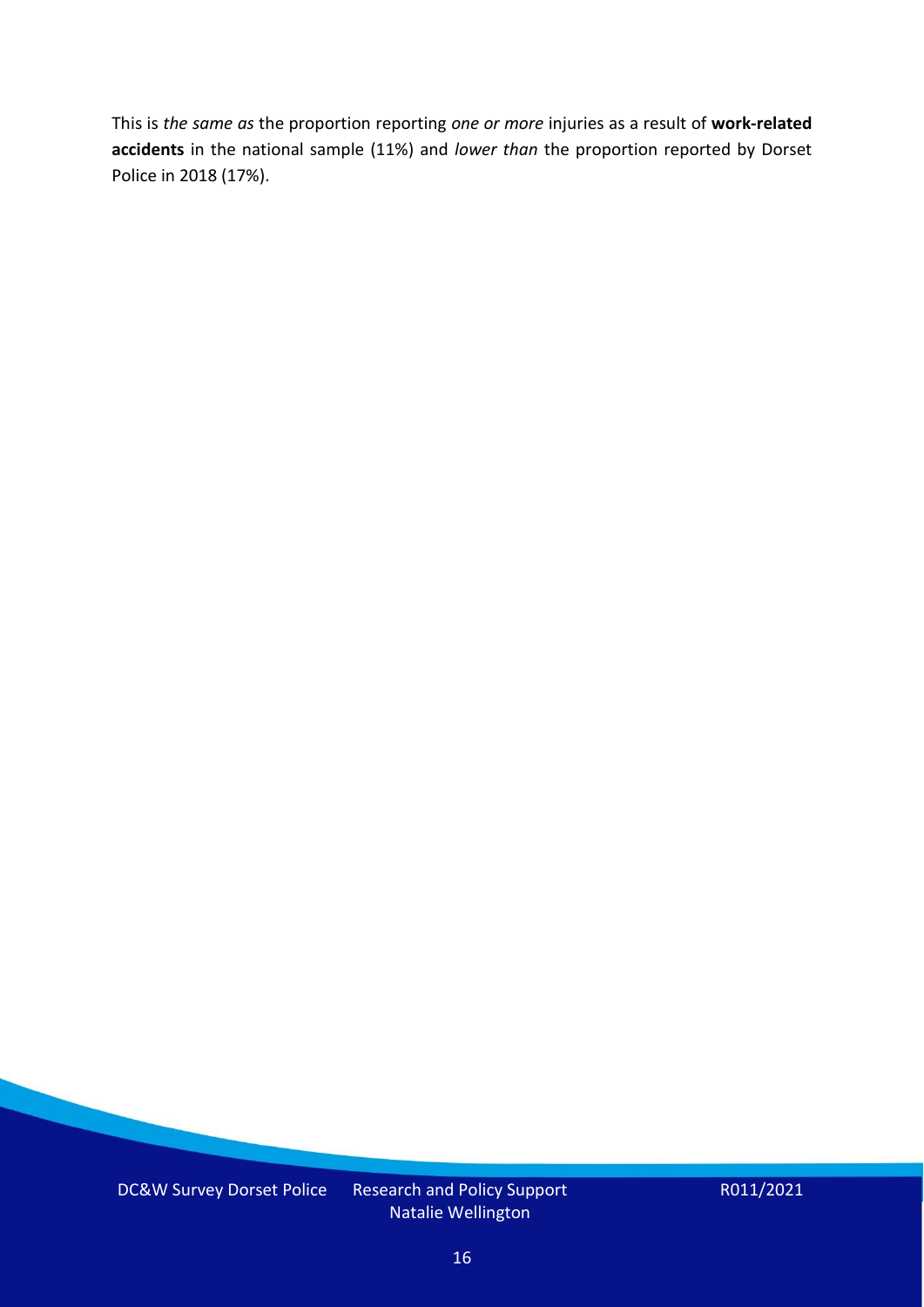# <span id="page-16-0"></span>**7. ORGANISATIONAL SUPPORT FOR MENTAL HEALTH AND WELLBEING**

### **7.1. DISCLOSURE**

Respondents who indicated that they had sought help for difficulties with mental health and wellbeing were presented with additional questions concerning disclosure to a line manager. 69% of respondents from Dorset Police, for whom it was applicable, reported that they had disclosed seeking mental health and wellbeing support to their line managers. This can be compared with 69% reported by Dorset Police in 2018.

### **7.2. MENTAL HEALTH AND WELLBEING SUPPORT SERVICES**

Respondents were asked about mental health and wellbeing support services that are *reactive* (services that aim to help those that are already experiencing difficulties with their mental health and wellbeing), and *proactive* (services that aim to help people prevent difficulties with mental health and wellbeing from developing). Key findings for Dorset Police are displayed in the tables below, with *Table 9* displaying both national and local proportions.

**Table 9**: Proportion of respondents reporting that they are *aware* of reactive and proactive mental health and wellbeing support services that their force offers

| <b>Questions</b>                                                                                                                                                                                                                   | Proportion of respondents |                  |
|------------------------------------------------------------------------------------------------------------------------------------------------------------------------------------------------------------------------------------|---------------------------|------------------|
|                                                                                                                                                                                                                                    | Force-level figures       | National figures |
| Reported being aware of reactive services that their force<br>offers to support the mental health and wellbeing of its<br>employees (e.g. counselling, helpline services, peer<br>support groups etc.)                             | 86%                       | 74%              |
| Reported being aware of proactive services that their<br>force offers to support the mental health and wellbeing<br>of its employees (e.g. resilience training, mindfulness<br>workshops, mental health awareness programmes etc.) | 70%                       | 43%              |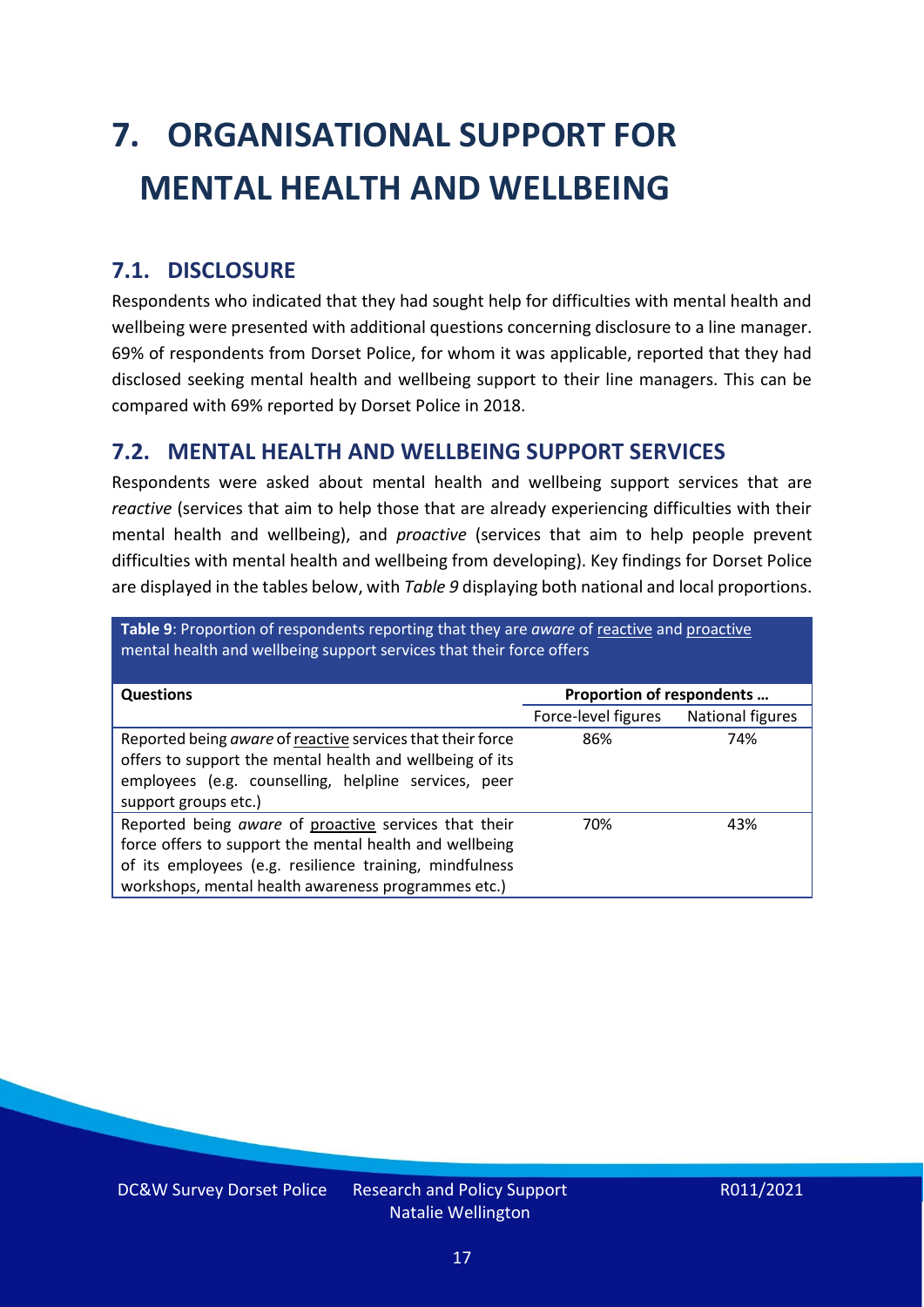### <span id="page-17-0"></span>**8. COVID-19 CRISIS**

Questions about the COVID-19 crisis have been included in this year's survey to help to better understand the impacts of working within the police service during this period. This section of the report specifically focusses on the personal impact of the COVID-19 crisis on officers, whilst organisational impacts have been reported at contextually appropriate points throughout the report.<sup>12</sup>

Respondents were asked whether they think they have or have had COVID-19. Comparisons for both national and local proportions are shown in *Table 10* below.

| Table 10: Proportion of respondents reporting whether<br>they have or have had COVID-19 | <b>Force-level</b><br>figures | <b>National</b><br>figures |
|-----------------------------------------------------------------------------------------|-------------------------------|----------------------------|
| Yes, confirmed by a positive antigen or antibody test                                   | 1%                            | 3%                         |
| Yes, based on strong personal suspicion or medical advice                               | 10%                           | 23%                        |
| No                                                                                      | 64%                           | 47%                        |
| Unsure                                                                                  | 25%                           | 27%                        |

19% of respondents from Dorset Police said that they were *very* or *extremely worried* about the impact that the COVID-19 crisis will have on them personally. This can be compared to the national sample, where 22% said that they were *very* or *extremely worried* about the impact that the COVID-19 crisis will have on them personally.

Respondents from Dorset Police were asked about their concern over the issues displayed in *Table 11* below (national and local proportions are shown).

| Table 11: Proportion of respondents reporting that they were very or extremely concerned over the<br>following |                           |                 |
|----------------------------------------------------------------------------------------------------------------|---------------------------|-----------------|
| <b>Statements</b>                                                                                              | Proportion of respondents |                 |
|                                                                                                                | Force-level               | <b>National</b> |
|                                                                                                                | figures                   | figures         |
| Becoming unwell with COVID-19 due to having close contact with<br>someone who has COVID-19 in the line of duty | 27%                       | 34%             |
| Becoming unwell with COVID-19 due to being assaulted by someone<br>who has COVID-19 in the line of duty        | 18%                       | 23%             |
| Having adequate access to COVID-19 testing (antigen<br>and/or antibody diagnostic testing)                     | 32%                       | 37%             |
| Enforcing the lockdown restrictions                                                                            | 17%                       | 25%             |

<sup>12</sup> For more information please see the introduction to this report on page 3.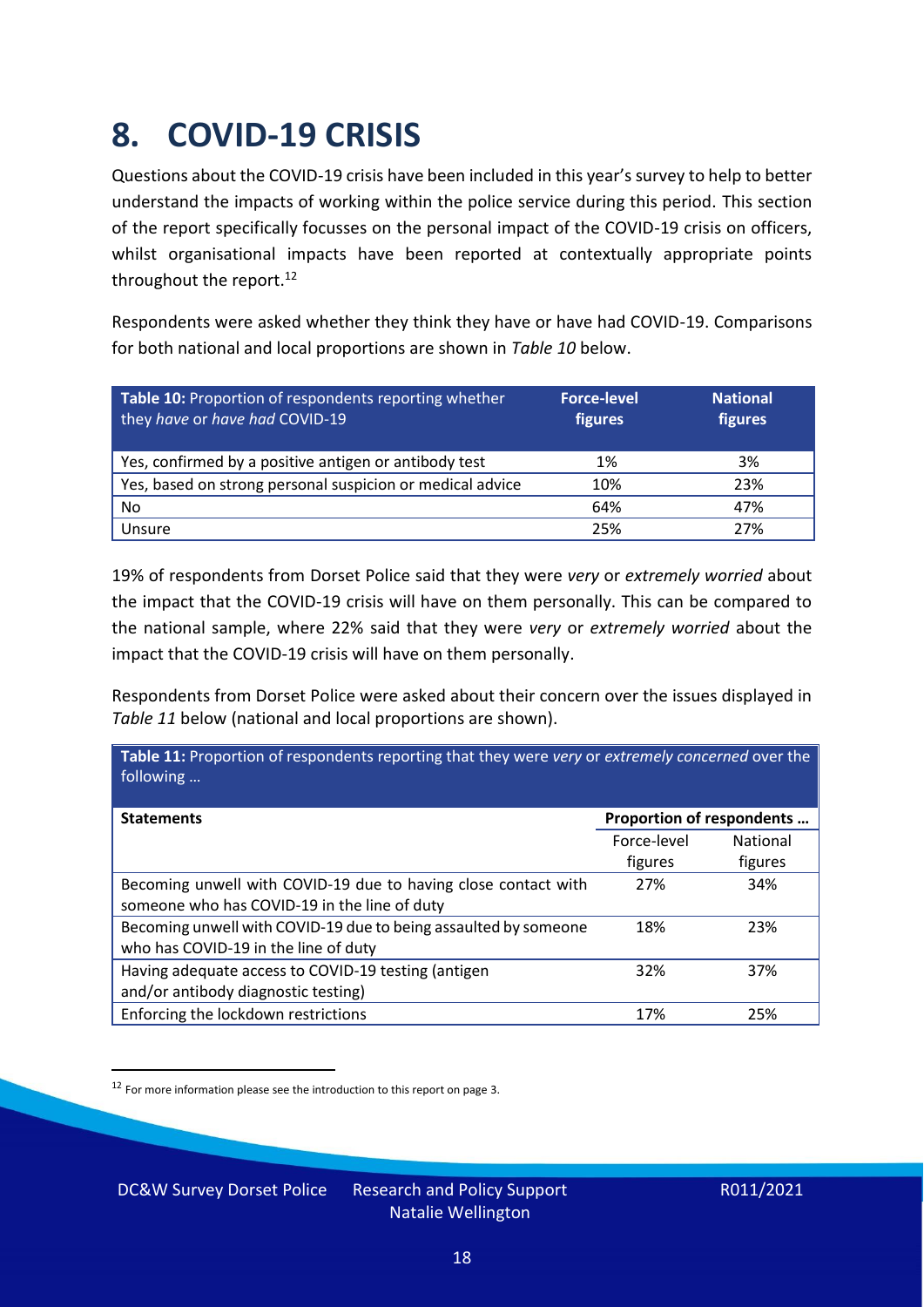Furthermore, 40% of respondents from Dorset Police reported that they *disagreed* or *strongly disagreed* that they have all the equipment they personally need to protect them from COVID-19 whilst at work. This can be compared to the national sample, where 39% reported that they *disagreed* or *strongly disagreed* that they have all the equipment they personally need to protect them from COVID-19 whilst at work.

DC&W Survey Dorset Police Research and Policy Support

Natalie Wellington